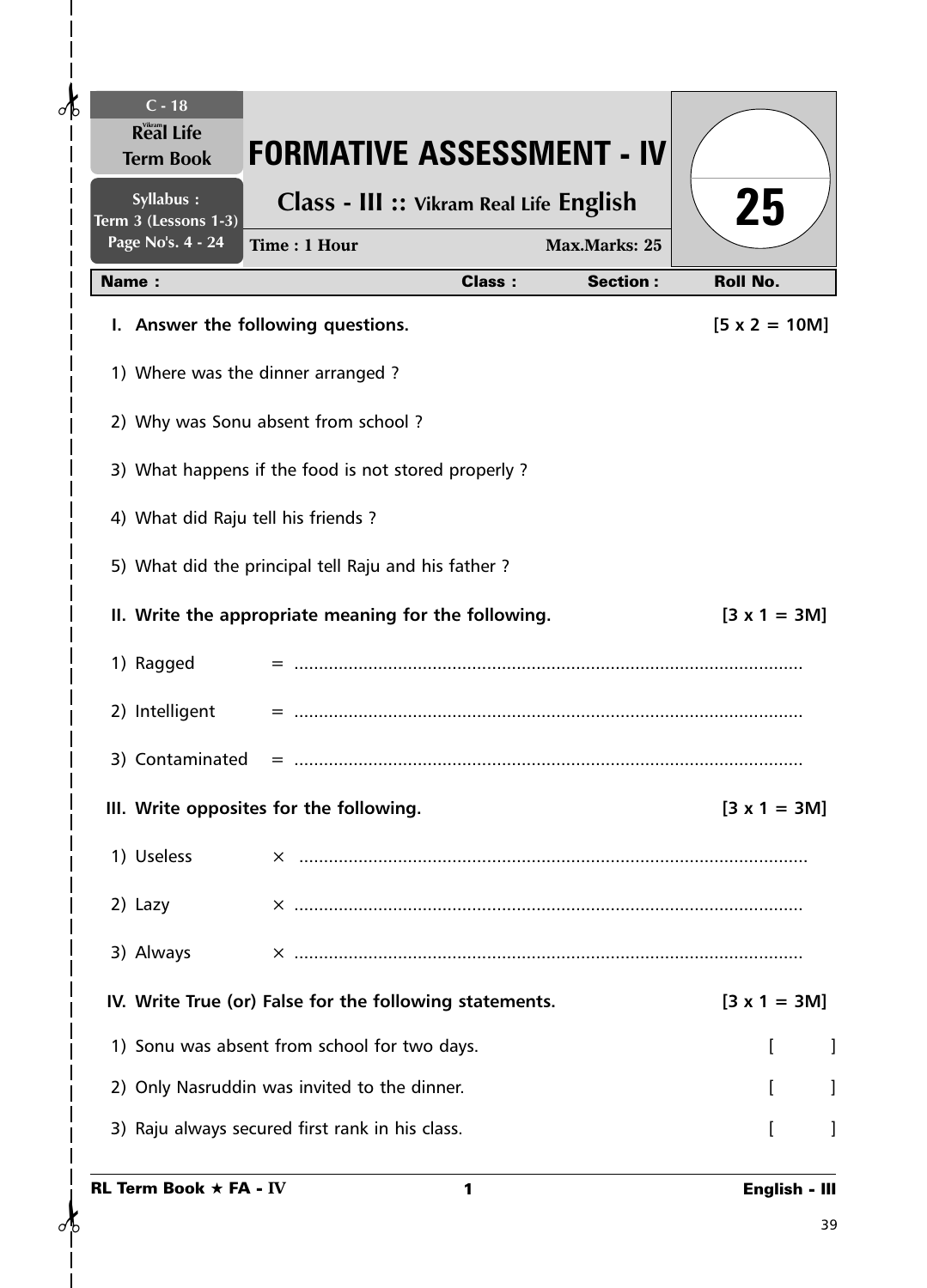**V.** Fill in the blanks with suitable prepositions.  $[6 \times 1 = 6M]$ 

**across, from, into, at, to, over, of**

- 1) Sheetal went ......................................................... Shyam and brought the book.
- 2) We arrived ......................................................... the station at about 6 pm.
- 3) There was a plane flying ......................................................... the house.
- 4) They immediately thought ......................................................... a plan.
- 5) Vani ran .......................................... the road and went ....................................... the shop.
- 6) Manish took out a book ......................................... his bag and started writing a letter.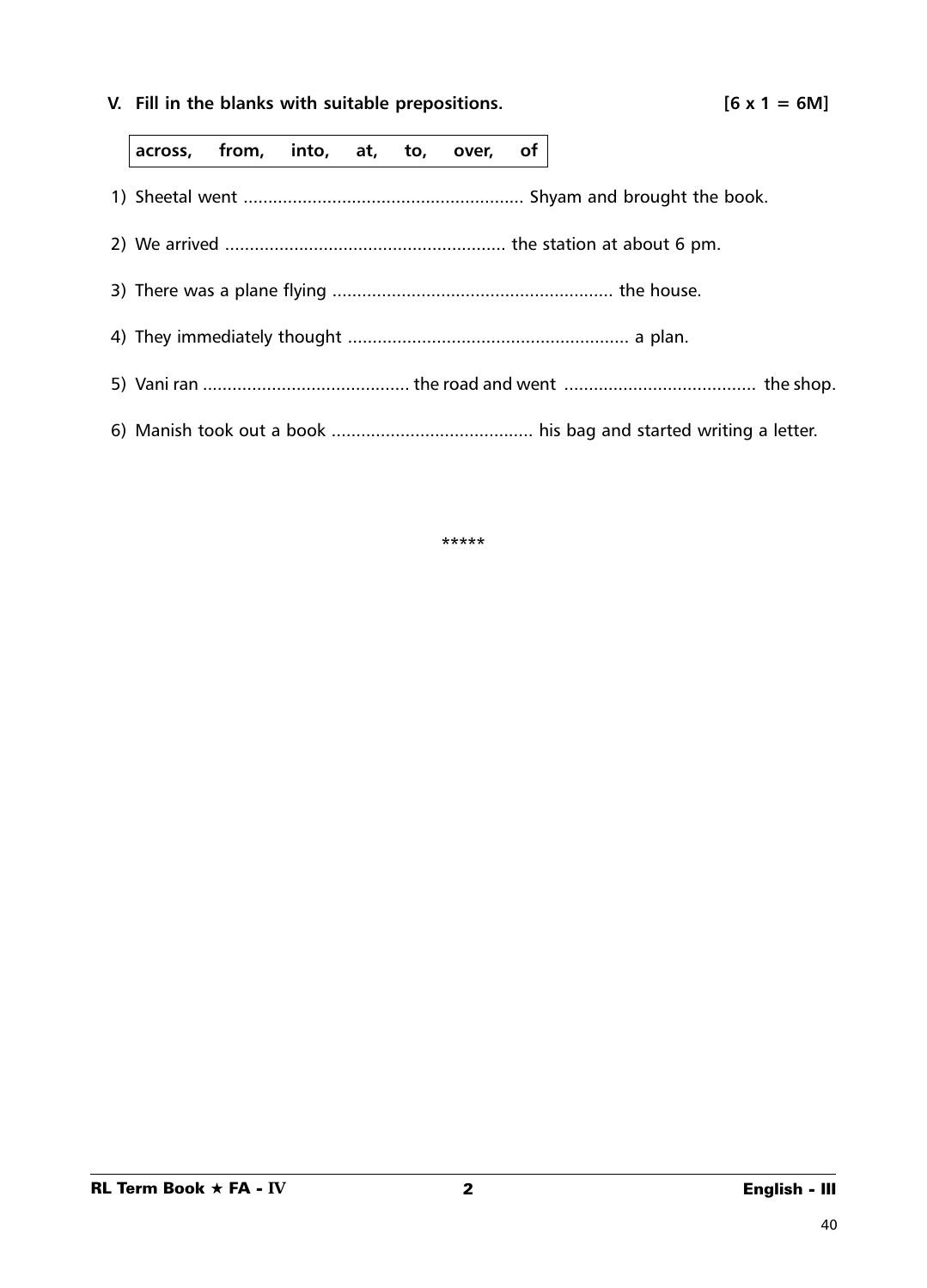| $C - 18$<br><b>Real Life</b><br><b>FORMATIVE ASSESSMENT - IV</b><br><b>Term Book</b>             |               |                      |                              |
|--------------------------------------------------------------------------------------------------|---------------|----------------------|------------------------------|
| Syllabus :<br>Class - III :: Vikram Real Life English Grammar<br>Term 3 (Lessons 1 - 6)          |               |                      | 25                           |
| Page No's. 43 - 56<br>Time: 1 Hour                                                               |               | <b>Max.Marks: 25</b> |                              |
| Name:                                                                                            | <b>Class:</b> | <b>Section:</b>      | <b>Roll No.</b>              |
| I. Rewrite the following sentences changing the Present Tense verb into the Past Tense.          |               |                      | $[3 \times 1 = 3M]$          |
| 1) Birds fly in the air.                                                                         |               |                      |                              |
| 2) Sita likes coffee.                                                                            |               |                      |                              |
| 3) The dog barks.                                                                                |               |                      |                              |
| II. Rewrite the following statements into Interrogative sentences.                               |               |                      | $[5 \times 1 = 5M]$          |
| 1) I shall go home now.                                                                          |               |                      |                              |
| 2) She can buy a watch.                                                                          |               |                      |                              |
| 3) Rama will return in an hour.                                                                  |               |                      |                              |
| 4) You may go.                                                                                   |               |                      |                              |
| 5) You were absent yesterday.                                                                    |               |                      |                              |
| III. Choose the correct alternative given in brackets. Fill in the blanks with it.[5 $x$ 1 = 5M] |               |                      |                              |
|                                                                                                  |               |                      | (is / are)                   |
|                                                                                                  |               |                      | (has / have)                 |
|                                                                                                  |               |                      | (has / have)                 |
|                                                                                                  |               |                      | (Have / Has)                 |
|                                                                                                  |               |                      | (is / are)                   |
| IV. Write about the questions for the following answers.                                         |               |                      | $[3 \times 1 = 3M]$          |
| 1) My father is a doctor.                                                                        |               |                      |                              |
| 2) I have finished my work.                                                                      |               |                      |                              |
| 3) I am speaking to my friend.                                                                   |               |                      |                              |
| <b>RL Term Book <math>\star</math> FA - IV</b>                                                   | 1             |                      | <b>English Grammar - III</b> |
|                                                                                                  |               |                      | 41                           |

 $\frac{1}{\sqrt{2}}$ 

 $\frac{1}{1}$ 

 $\mathbf{I}$  $\overline{\phantom{a}}$  $\overline{\phantom{a}}$  $\overline{1}$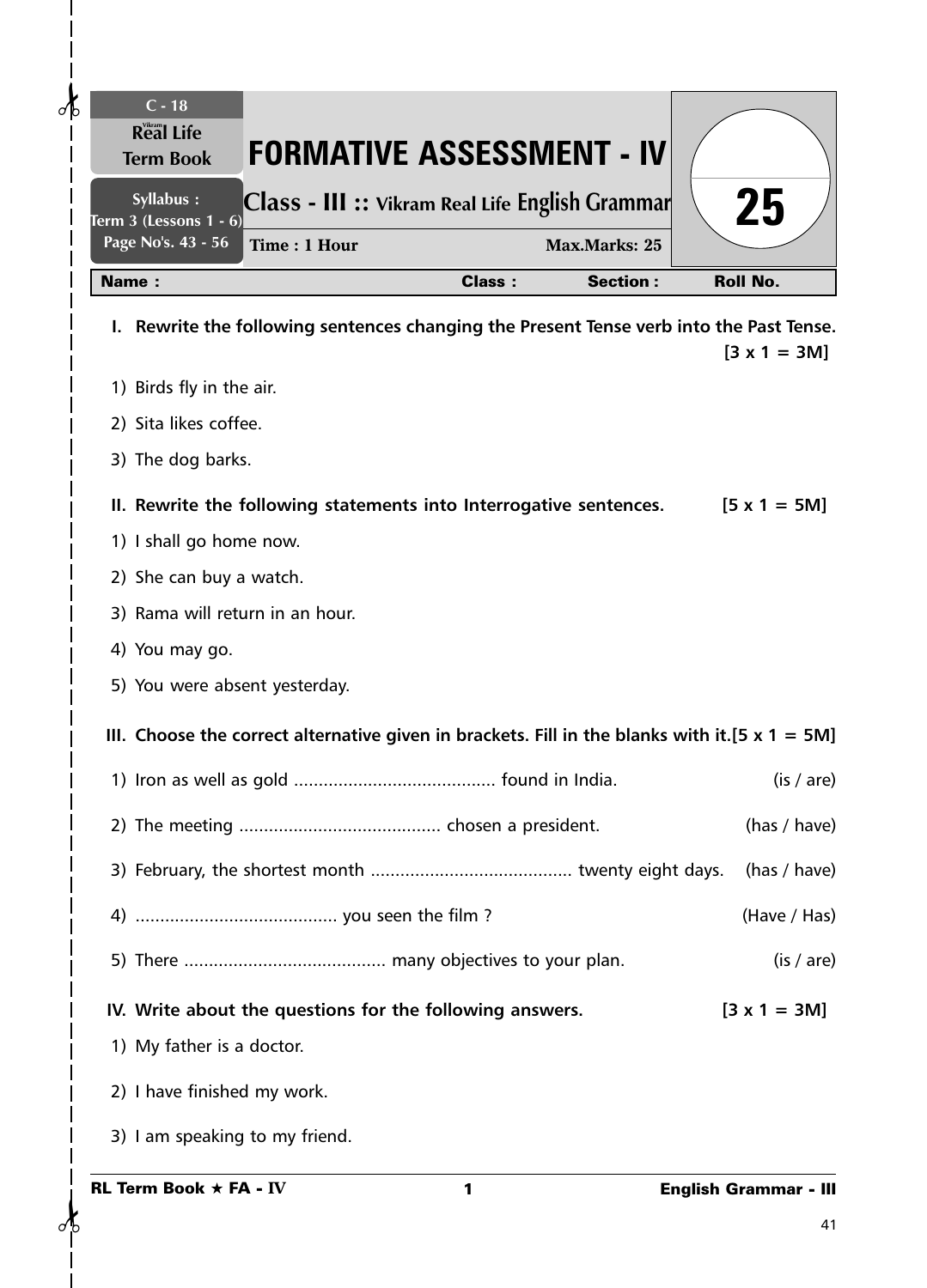| V. Answer the following questions. The answer should be both positive and negative.                                | $[2 \times 1 = 2M]$ |
|--------------------------------------------------------------------------------------------------------------------|---------------------|
| 1) Can you help me?                                                                                                |                     |
| 2) Does he come now ?                                                                                              |                     |
| VI. Rewrite the following sentences using Present Continuous Tense in the place of<br><b>Simple Present Tense.</b> | $[5 \times 1 = 5M]$ |
|                                                                                                                    |                     |
|                                                                                                                    |                     |
|                                                                                                                    |                     |
|                                                                                                                    |                     |
|                                                                                                                    |                     |
| VII. Change the following into Negative sentences.                                                                 | $[2 \times 1 = 2M]$ |
| 1) He is a clever boy.                                                                                             |                     |

2) She was hard working.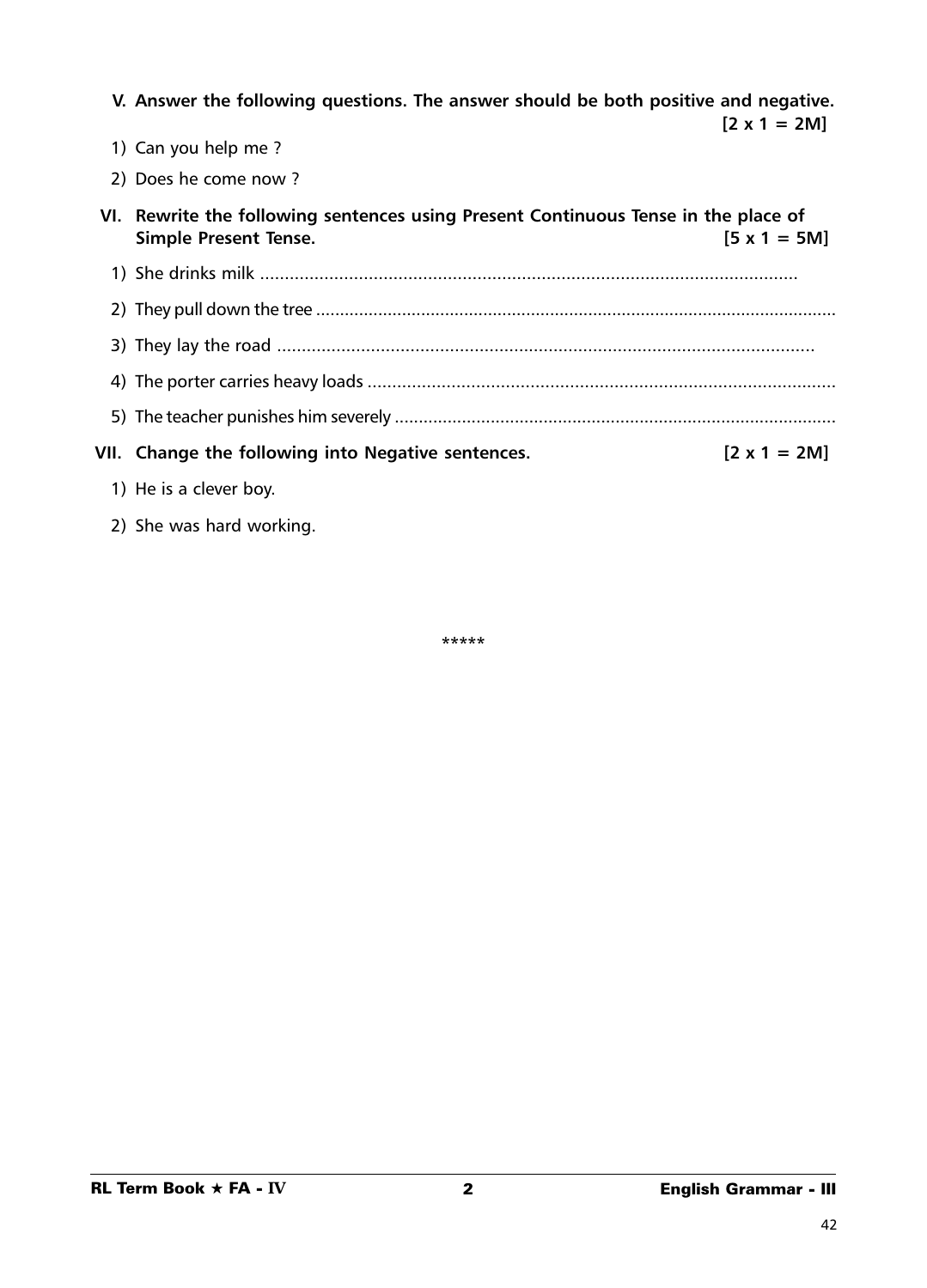| $\partial$ b | $C - 18$<br><b>Real Life</b><br><b>FORMATIVE ASSESSMENT - IV</b><br><b>Term Book</b>   |               |                      |                          |
|--------------|----------------------------------------------------------------------------------------|---------------|----------------------|--------------------------|
|              | Syllabus :<br>Class - III :: Vikram Real Life Mathematics                              |               |                      | 25                       |
|              | Term $3$ (Units $1 - 4$ )<br>Page No's. 67 - 100<br>Time: 1 Hour                       |               | <b>Max.Marks: 25</b> |                          |
|              | <b>Name:</b>                                                                           | <b>Class:</b> | <b>Section:</b>      | <b>Roll No.</b>          |
|              | I. Do the following sums.                                                              |               |                      | $[3 \times 2 = 6M]$      |
|              | 1) Convert into grams (a) 7kg 8g (b) 9kg                                               |               |                      |                          |
|              | 2) Convert the following into hours.                                                   |               |                      |                          |
|              | a) 8 days<br>b) 3 days 14 hours                                                        |               |                      |                          |
|              | 3) Find the sum of 5cm 6mm; 4cm 9mm and 10cm 5mm                                       |               |                      |                          |
|              | II. Do the following sum.                                                              |               |                      | $[1 \times 4 = 4M]$      |
|              | A drum contains 80l of kerosene. If during the day 54l 750ml of kerosene was sold away |               |                      |                          |
|              | how much kerosene is still left in the drum?                                           |               |                      |                          |
|              | III. Fill in the blanks.                                                               |               |                      | $[5 x 1 = 5M]$           |
|              |                                                                                        |               |                      |                          |
|              |                                                                                        |               |                      |                          |
|              |                                                                                        |               |                      |                          |
|              |                                                                                        |               |                      |                          |
|              |                                                                                        |               |                      |                          |
|              | IV. Write the following times using a.m. or p.m.                                       |               |                      | $[3 \times 1 = 3M]$      |
|              |                                                                                        |               |                      |                          |
|              |                                                                                        |               |                      |                          |
|              |                                                                                        |               |                      |                          |
|              | <b>RL Term Book <math>\star</math> FA - IV</b>                                         | $\mathbf{1}$  |                      | <b>Mathematics - III</b> |
|              |                                                                                        |               |                      | 43                       |

 $\mathbf l$  $\mathbf{I}$  $\overline{\phantom{a}}$  $\overline{1}$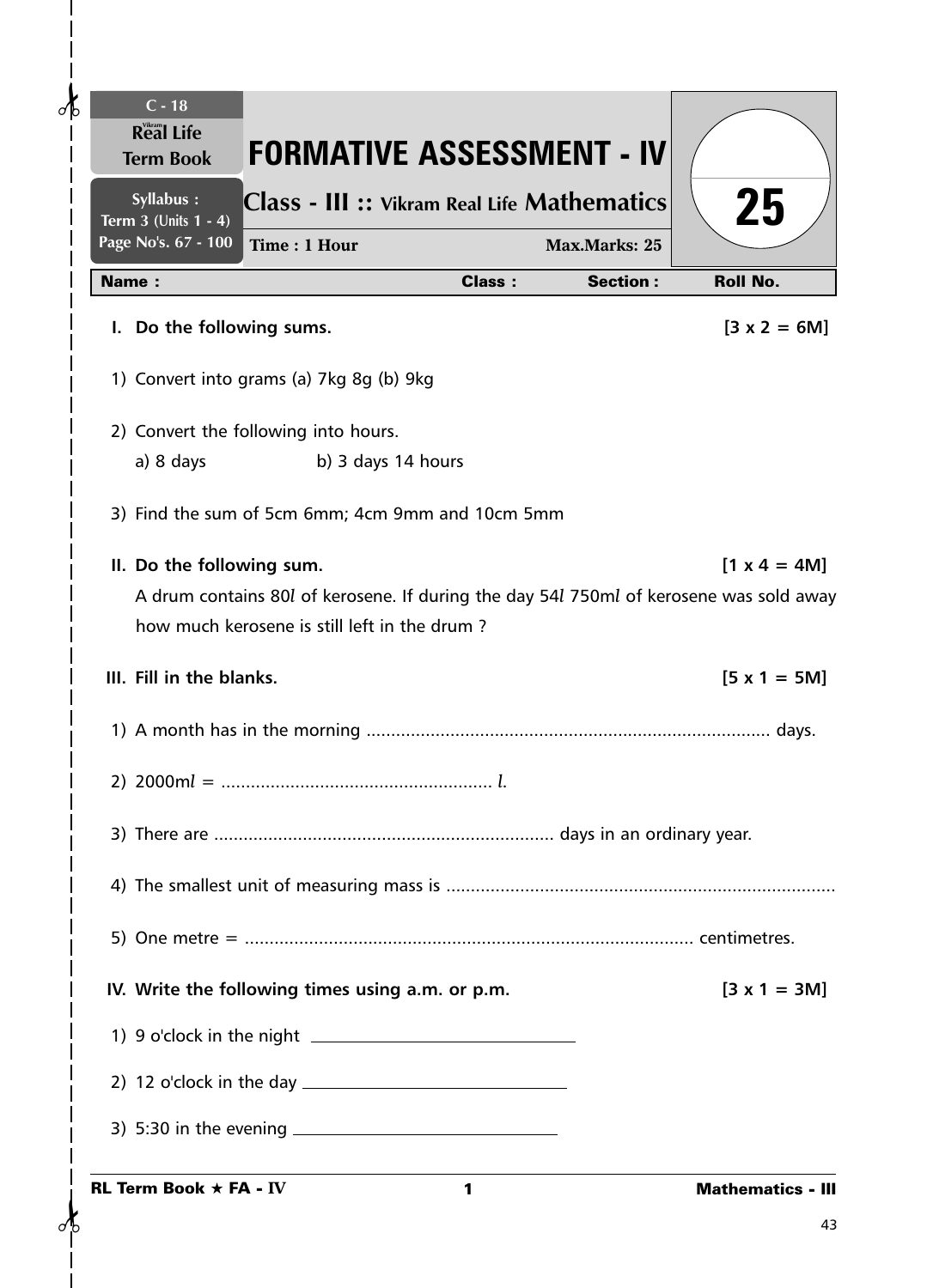**V.** Read the dials and note the time in the box given.  $[3 \times 1 = 3M]$ 



## VI. Match the following.  $[4 \times 1 = 4M]$

| 1) January   | a) 28 or 29 days |               |
|--------------|------------------|---------------|
| 2) December  | b) $31$ days     | $\rightarrow$ |
| 3) September | c) $31$ days     | $\rightarrow$ |
| 4) February  | $d)$ 30 days     |               |

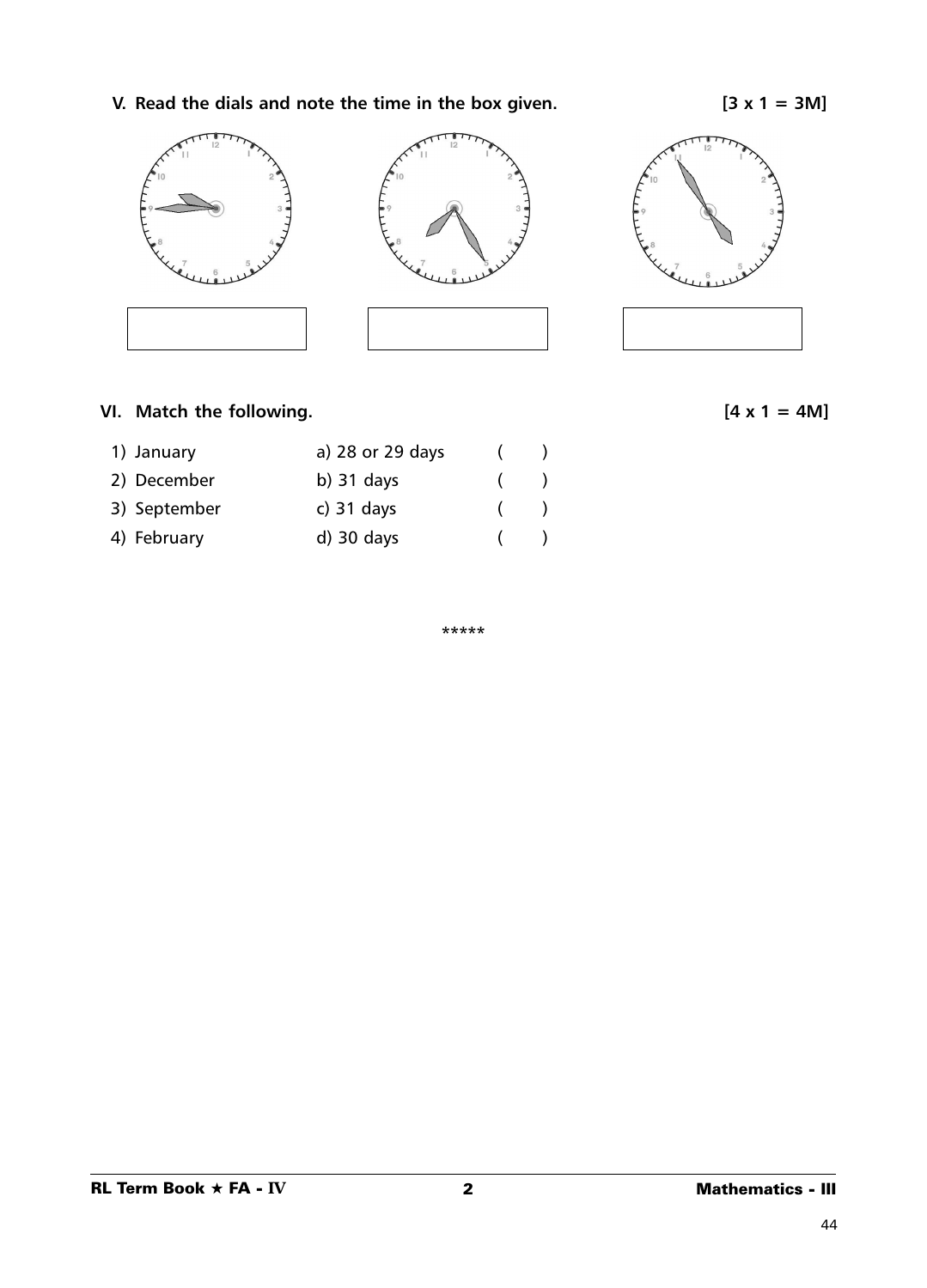| $C - 18$<br><b>Real Life</b><br><b>Term Book</b>                                    |                                                | <b>FORMATIVE ASSESSMENT - IV</b> |                      |
|-------------------------------------------------------------------------------------|------------------------------------------------|----------------------------------|----------------------|
| Syllabus :<br><b>Term 3 (Lessons 1 - 3)</b><br>Page No's. 120 - 140<br>Time: 1 Hour | <b>Class - III :: Vikram Real Life Science</b> | Max.Marks: 25                    | 25                   |
| <b>Name:</b>                                                                        | <b>Class:</b>                                  | <b>Section:</b>                  | <b>Roll No.</b>      |
| I. Answer the following questions.                                                  |                                                |                                  | $[5 \times 2 = 10M]$ |
| 1) What is a solution?                                                              |                                                |                                  |                      |
| 2) Why is water called the universal solvent?                                       |                                                |                                  |                      |
| 3) On what factors does the weather depend?                                         |                                                |                                  |                      |
| 4) What is soil made up of ?                                                        |                                                |                                  |                      |
| 5) How is soil formed?                                                              |                                                |                                  |                      |
| II. Fill in the blanks with right words.                                            |                                                |                                  | $[4 \times 1 = 4M]$  |
| Weather,<br>loamy,                                                                  | woollen,<br>soluble                            |                                  |                      |
|                                                                                     |                                                |                                  |                      |
|                                                                                     |                                                |                                  |                      |
|                                                                                     |                                                |                                  |                      |
|                                                                                     |                                                |                                  |                      |
| III. Choose the correct answer.                                                     |                                                |                                  | $[4 \times 1 = 4M]$  |
| 1) Snowfall makes the weather.                                                      |                                                |                                  |                      |
| a) very hot b) very cold                                                            |                                                | c) pleasant                      |                      |
|                                                                                     |                                                |                                  |                      |
| a) top soil b) humus                                                                |                                                | c) gravel                        |                      |
| <b>RL Term Book <math>\star</math> FA - IV</b>                                      | 1                                              |                                  | <b>Science - III</b> |
|                                                                                     |                                                |                                  | 45                   |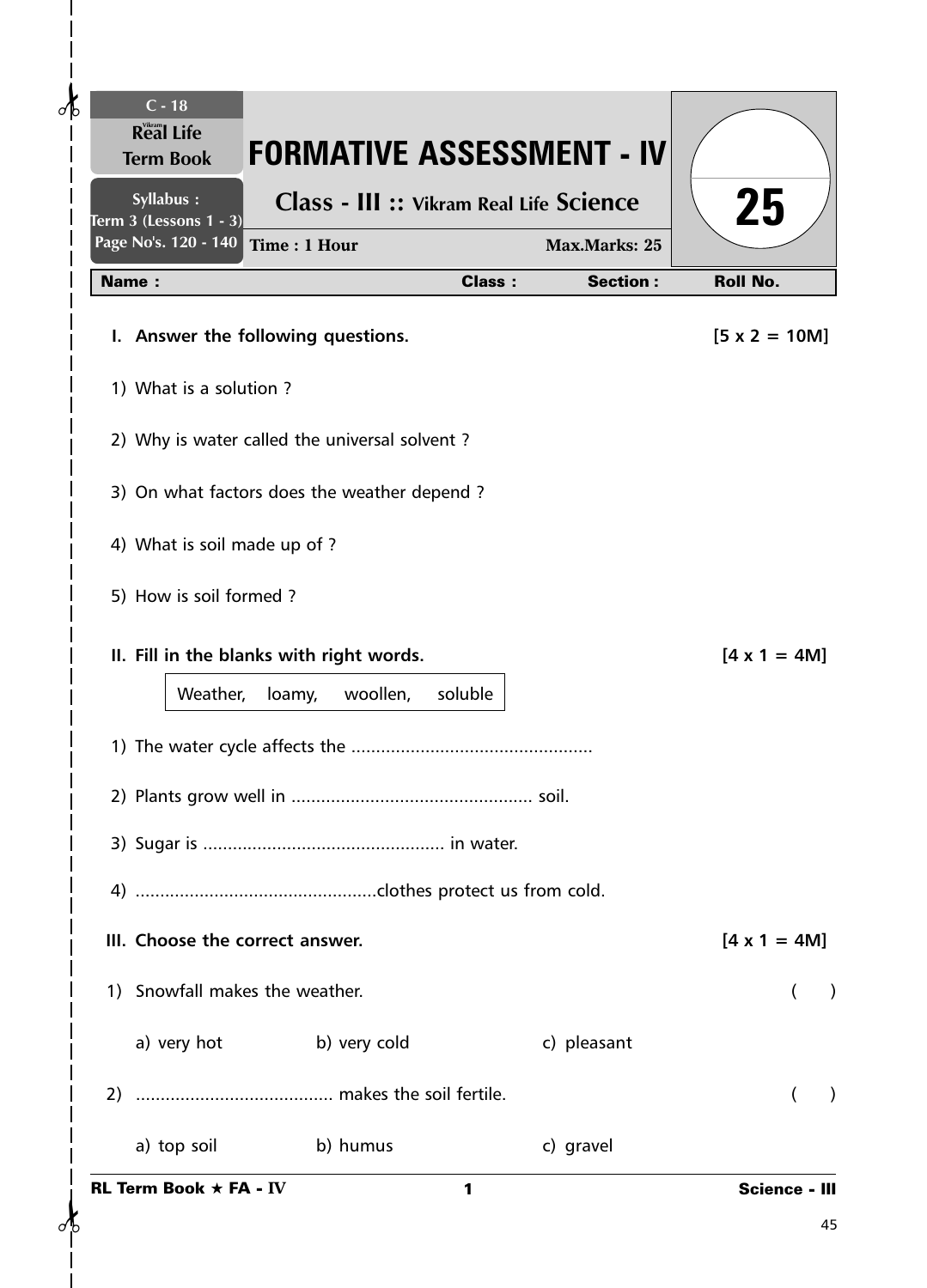| 3) We drink more water in                      |                                                       |                      |          |               |              |                     |                |           |
|------------------------------------------------|-------------------------------------------------------|----------------------|----------|---------------|--------------|---------------------|----------------|-----------|
| a) winter                                      | b) rainy season                                       | c) summer            |          |               |              |                     |                |           |
| 4) Water is a                                  |                                                       |                      |          |               |              |                     | $\overline{(}$ | $\lambda$ |
| a) mixture                                     | b) solution                                           | c) universal solvent |          |               |              |                     |                |           |
|                                                | IV. Write True or False for the following statements. |                      |          |               |              | $[3 \times 1 = 3M]$ |                |           |
| 1) Soil is formed by the breaking up of rocks. |                                                       |                      | I        |               | 1            |                     |                |           |
| 2) Human body contains 70% of water.           |                                                       |                      | I        |               | ]            |                     |                |           |
| 3) The sun shines brightly in summer.          |                                                       |                      | I        |               | $\mathbf{l}$ |                     |                |           |
| V. Match the following.                        |                                                       |                      |          |               |              | $[4 \times 1 = 4M]$ |                |           |
| 1) Salt                                        | a) mixture of clay and sand                           |                      | $\left($ | $\mathcal{C}$ |              |                     |                |           |
| 2) Sand                                        | b) Soluble in water                                   |                      | $\left($ | $\mathcal{C}$ |              |                     |                |           |
| 3) Humus                                       | c) insoluble in water                                 |                      | $\left($ | $\mathcal{E}$ |              |                     |                |           |
| 4) Loam                                        | d) dry leaves and dead animals                        |                      | $\left($ | $\mathcal{E}$ |              |                     |                |           |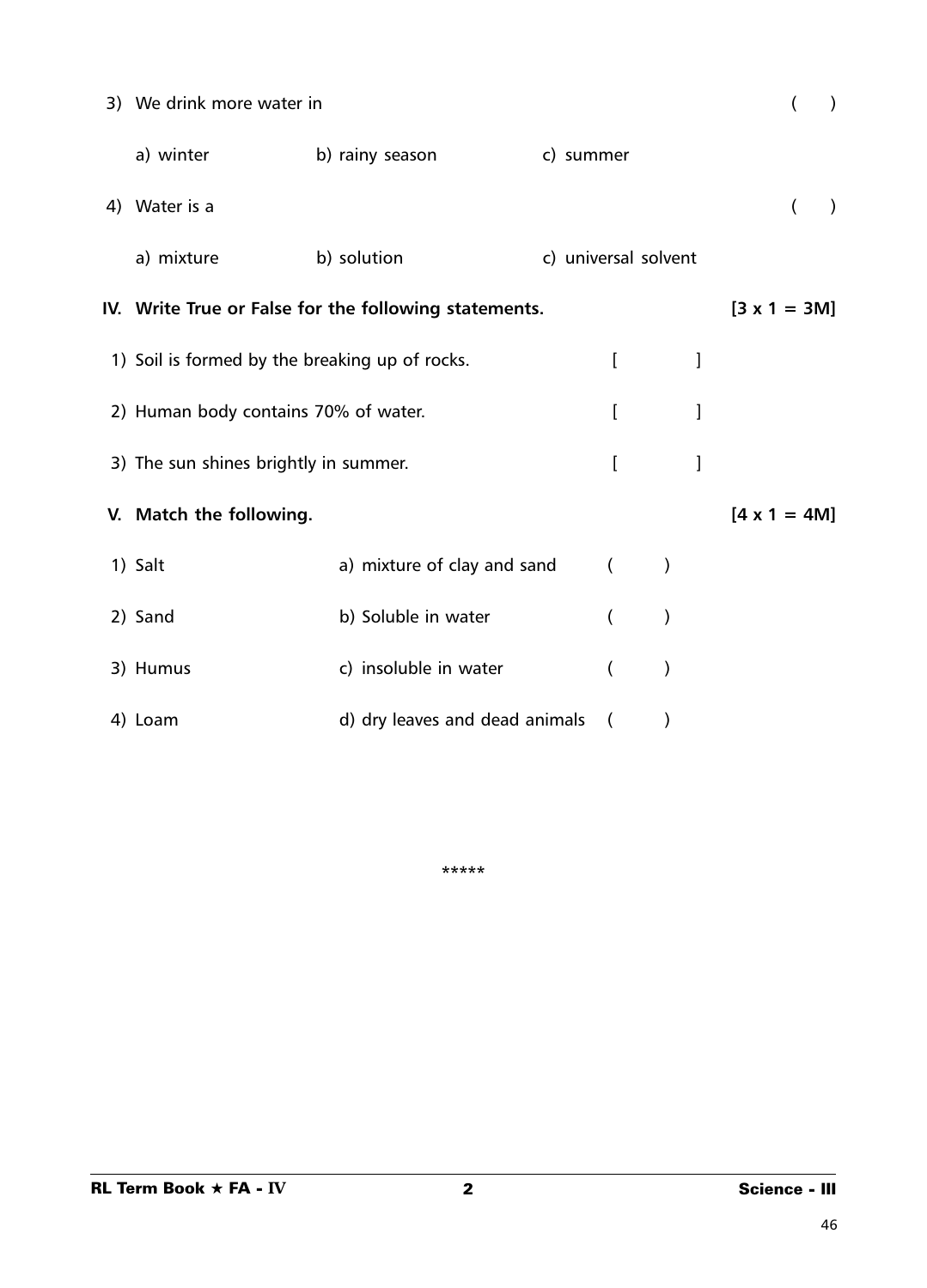| Syllabus :<br>Class - III :: Vikram Real Life Social Studies       |               |                 | 25                   |
|--------------------------------------------------------------------|---------------|-----------------|----------------------|
| Term 3 (Lesson 1 - 5)<br>Page No's. 154 - 177<br>Time: 1 Hour      |               | Max.Marks: 25   |                      |
| Name:                                                              | <b>Class:</b> | <b>Section:</b> | <b>Roll No.</b>      |
| I. Answer the following questions.                                 |               |                 | $[5 \times 2 = 10M]$ |
| 1) Which are the main industries of Kolkata?                       |               |                 |                      |
| 2) Write the names of four important places to be seen in Chennai. |               |                 |                      |
| 3) What were the tools used by the early man?                      |               |                 |                      |
| 4) Which metals were first used by early men?                      |               |                 |                      |
| 5) Who lost the game of dice ? What was the result ?               |               |                 |                      |
| II. Fill in the blanks.                                            |               |                 | $[5 \times 1 = 5M]$  |
|                                                                    |               |                 |                      |
|                                                                    |               |                 |                      |
| 3) Early man lived like an __________________________.             |               |                 |                      |
|                                                                    |               |                 |                      |
|                                                                    |               |                 |                      |
| III. Write True or False for the following statements.             |               |                 | $[5 \times 1 = 5M]$  |
| 1) Early man constantly moved from place to place.                 |               |                 |                      |
| 2) The eldest of the Kauravas was Duryodhana.                      |               |                 |                      |
| 3) Early man ate cooked food.                                      |               |                 |                      |
| 4) In Kolkata, summer is very hot.                                 |               |                 | L                    |
| 5) Kolkata is famous for Kali temple.                              |               |                 |                      |

 $\overline{1}$  $\overline{\phantom{a}}$ 

 $\mathbf{I}$  $\overline{\phantom{a}}$  $\frac{1}{1}$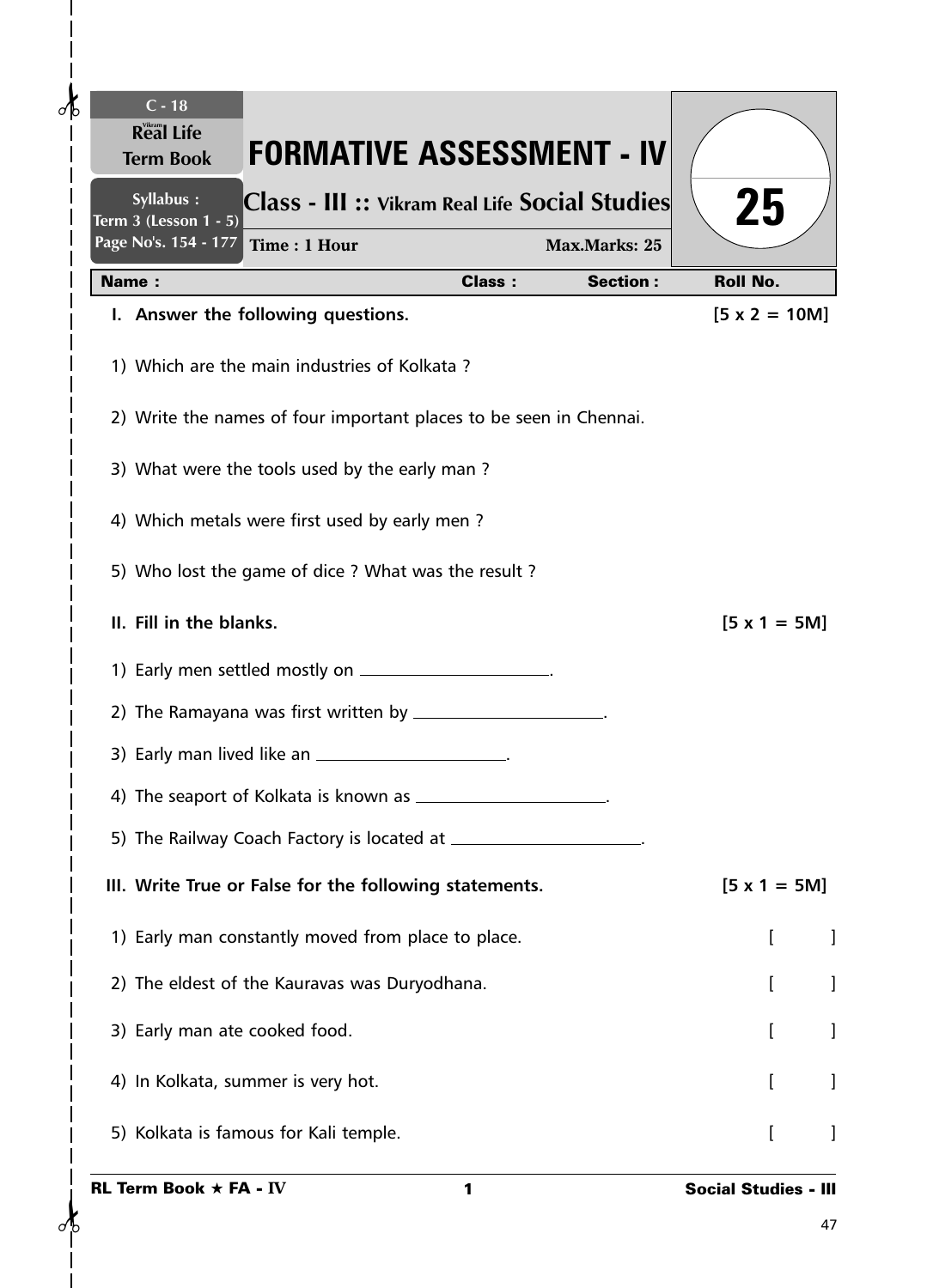## **IV.** Match the following.  $[5 \times 1 = 5M]$

| 1) Mamallapuram | a) Domesticated animal   |  |
|-----------------|--------------------------|--|
| 2) Sledge       | b) Beach                 |  |
| 3) V.G.P.       | c) Cart without wheels ( |  |
| 4) Pongal       | d) Temples               |  |
| 5) Dog          | e) Harvest festival      |  |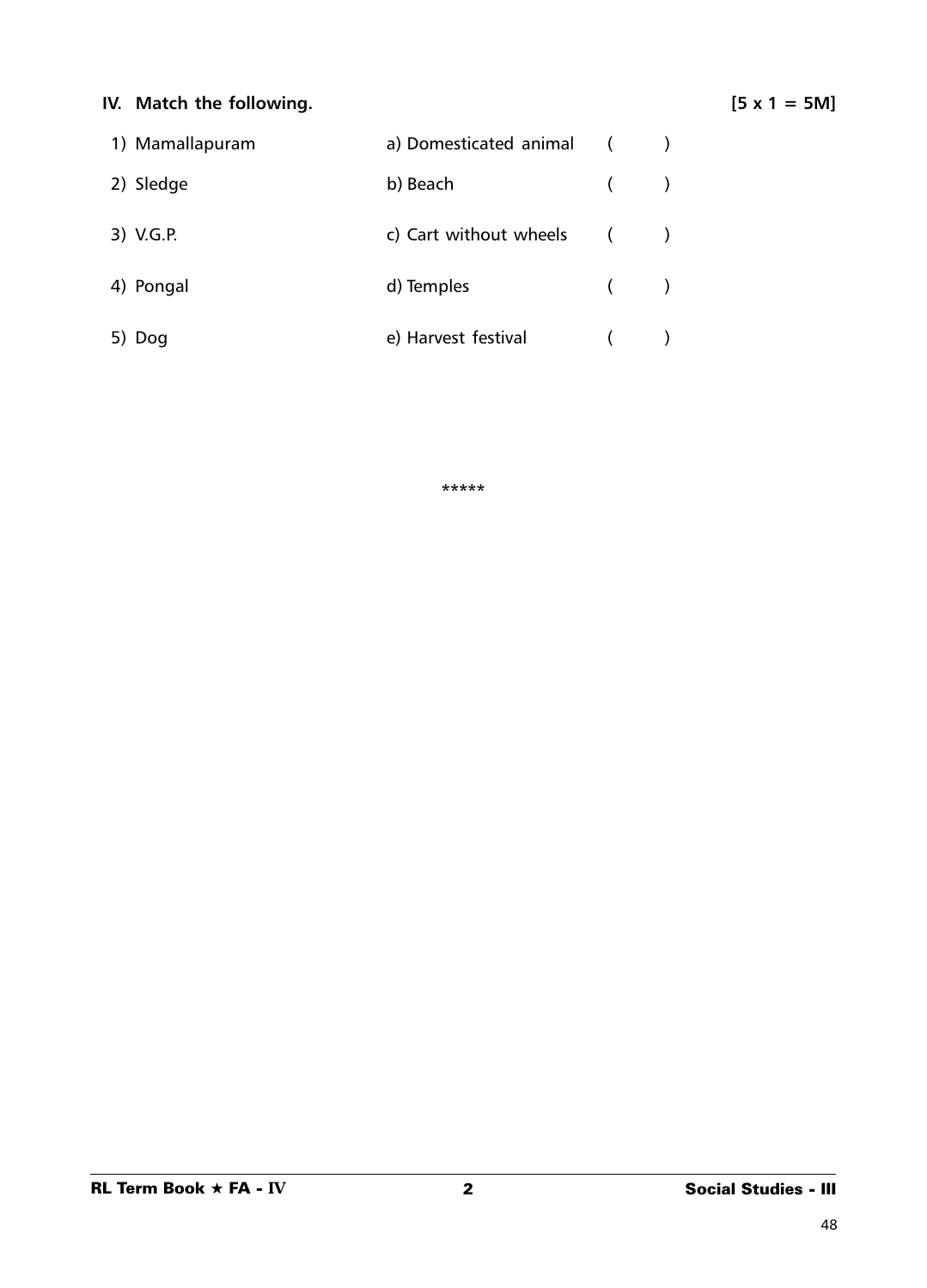| Term $3$ (Chapters $1, 2$ )                                                         | Class - III :: Vikram Real Life General Knowledge |                      | 25                    |
|-------------------------------------------------------------------------------------|---------------------------------------------------|----------------------|-----------------------|
| Page No's. 187 - 200<br>Time: 1 Hour                                                |                                                   | <b>Max.Marks: 25</b> |                       |
| <b>Name:</b>                                                                        | <b>Class:</b>                                     | <b>Section:</b>      | <b>Roll No.</b>       |
| I. Rearrange the following jumbled words. You get names of rivers and mountains.    |                                                   |                      | $[10 \times 1 = 10M]$ |
| 1. GAANG                                                                            |                                                   |                      |                       |
| 2. BAHRAMATRAPU                                                                     |                                                   |                      |                       |
| 3. SIKO                                                                             |                                                   |                      |                       |
| 4. MRADANA                                                                          |                                                   |                      |                       |
| 5. REVYCAU                                                                          |                                                   |                      |                       |
| 6. TELSUJ                                                                           |                                                   |                      |                       |
| 7. AIRHSNK                                                                          |                                                   |                      |                       |
| 8. TATIP                                                                            |                                                   |                      |                       |
| 9. NAMUYA                                                                           |                                                   |                      |                       |
| 10. TIMOG                                                                           |                                                   |                      |                       |
| II. Name and write the right position of these Prime Ministers. $[5 \times 1 = 5M]$ |                                                   |                      |                       |
|                                                                                     |                                                   |                      |                       |
| Now write your answers here :                                                       |                                                   |                      |                       |
|                                                                                     |                                                   |                      |                       |
| 2.                                                                                  |                                                   |                      |                       |
| 3.                                                                                  |                                                   |                      |                       |
| 4.                                                                                  |                                                   |                      |                       |
|                                                                                     |                                                   |                      |                       |

Term Book  $\star$  FA - IV

 $\partial$ 

 $\mathsf{l}$  $\overline{\phantom{a}}$  $\mathbf{I}$  $\overline{\phantom{a}}$ 

 $\sigma$